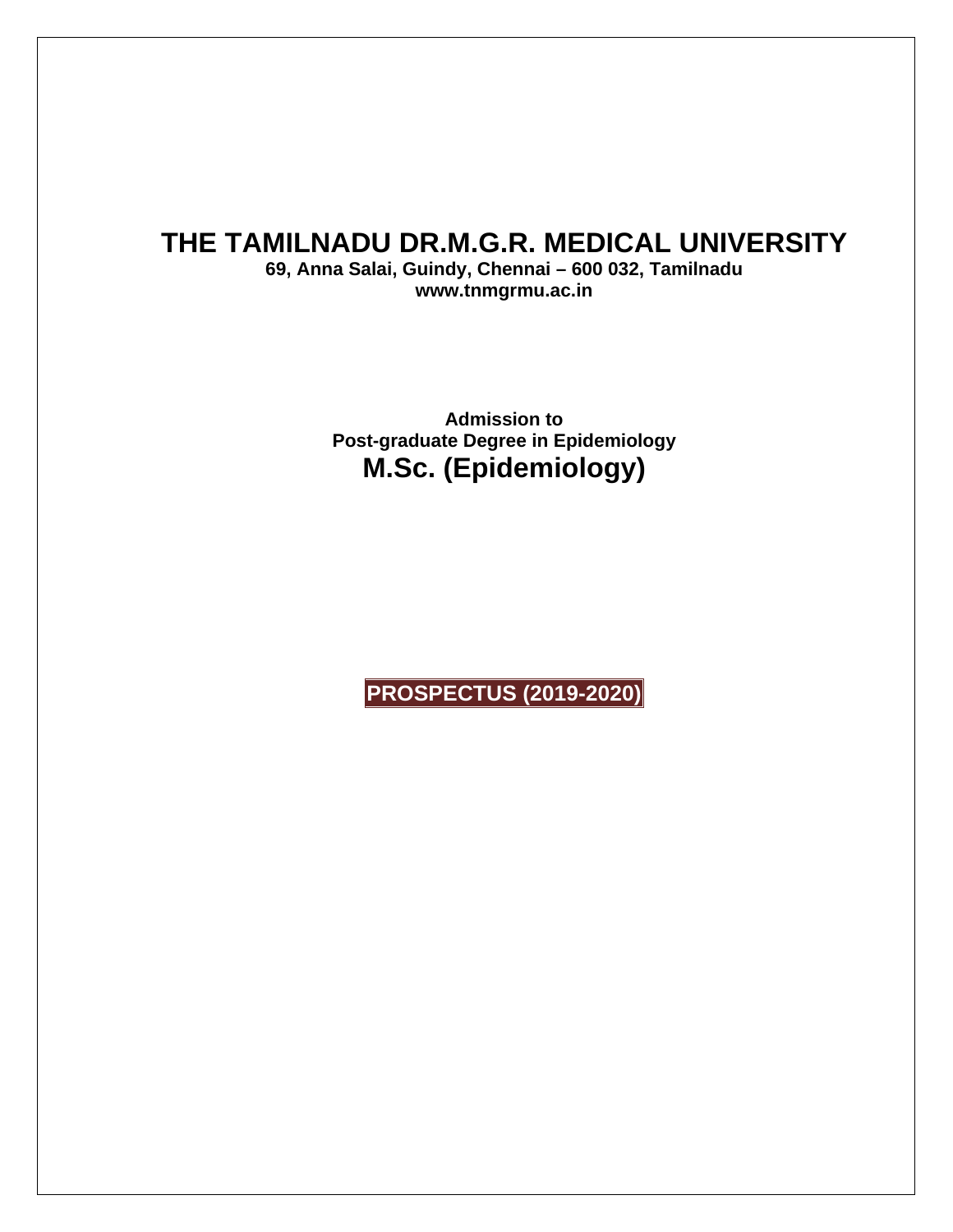### **P.G. DEGREE COURSE - M.Sc. EPIDEMIOLOGY**

### **ADMISSION SCHEDULE FOR 2019-2020**

| S.No.          | <b>Details</b>                                         | <b>Date</b>                 |
|----------------|--------------------------------------------------------|-----------------------------|
|                | Date of Posting of the Advertisement and               | 30.09.2019 (Monday)         |
|                | Application Form in the University Website             |                             |
| 2              | Last date for receipt of filled in Application Form    | 15.10.2019 (Tuesday)        |
|                | completed in all respects                              |                             |
| 3              | Publication of list of eligible candidates to<br>write | 16.10.2019                  |
|                | Entrance Examination in the Web Site                   | (Wednesday by 5.45 PM)      |
| $\overline{4}$ | Issue of Identity Card/ Admit Card in the              | 18.10.2019 (Friday)         |
|                | University for entrance exam                           |                             |
| 5              | Date of Conduct of Entrance Examination in the         | 21.10.2019 (Monday - 11.00  |
|                | <b>University</b>                                      | AM)                         |
| 6              | Date of conduct of interview in the University         | 21.10.2019 (Monday - 02.30) |
|                | premises                                               | PM)                         |
| $\overline{7}$ | Date of Publication of Merit List in the Web Site      | 22.10.2019 (Tuesday)        |
| 8              | Last Date for joining the Course by remitting the      | 25.10.2019 (Friday)         |
|                | prescribed fees and Orientation<br>and                 |                             |
|                | Commencement of the Academic Session                   |                             |
| 9              | Cut of Date for admission                              | 31.10.2019 (Thursday)       |

### NOTE:

(A) If the dates fixed/scheduled happens to be an unexpected holiday due to untoward incident, the next working day may be taken as a date for the above schedule.

(B) Completed Application form in all respects should be addressed to:

### **The Registrar**

### **The Tamilnadu Dr.M.G.R. Medical University**

 **No.69, Anna Salai, Guindy, Chennai - 600 032** 

(C) On the envelope please mention

**'Application for admission to M.Sc. (Epidemiology) course – 2019-20'**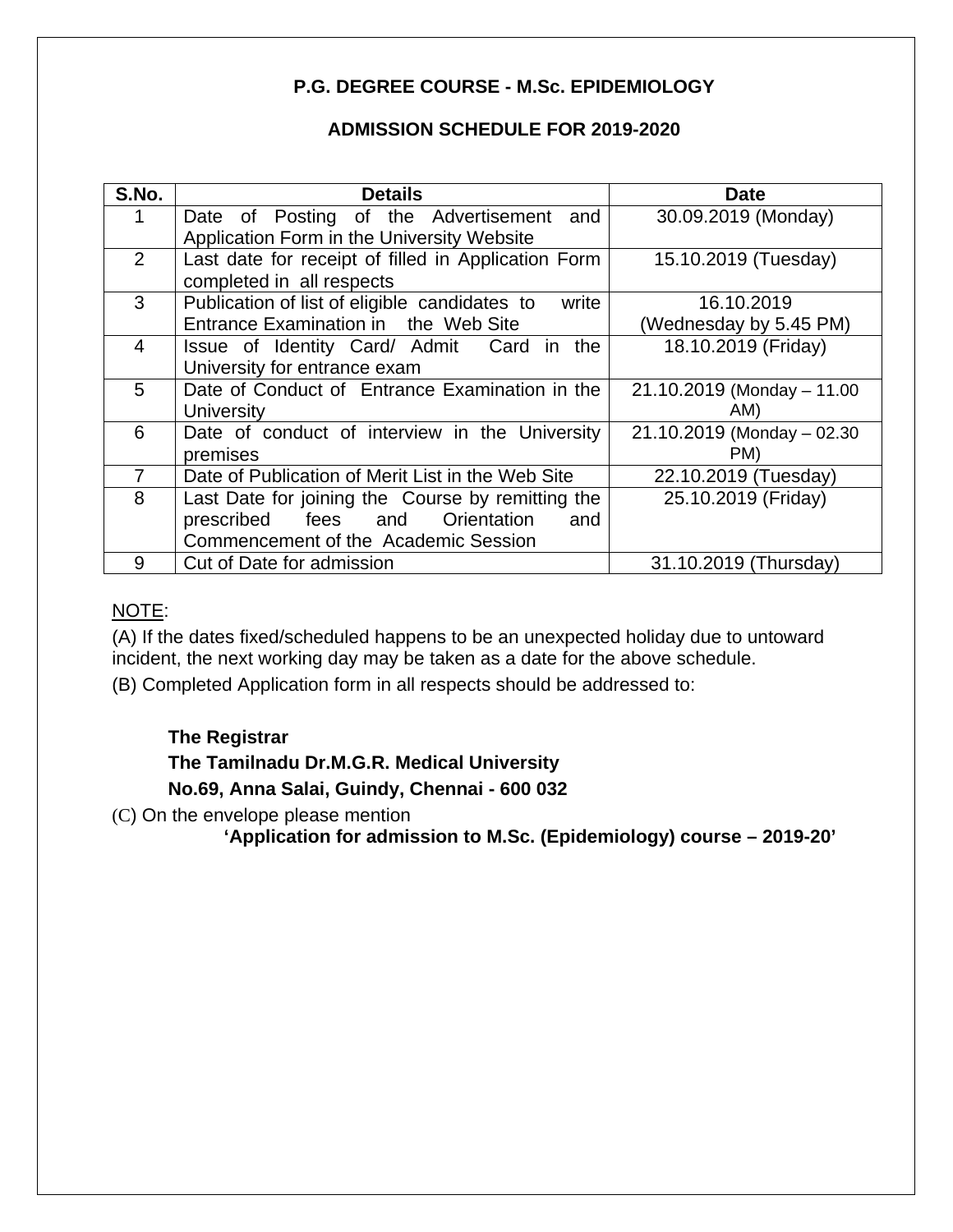#### **M.Sc. EPIDEMIOLOGY**

This course aims at health professionals who are interested in Epidemiology and clinical or population based research. This course will also benefit teachers in various health related disciplines. Epidemiology is basically a quantitative science and will involve a fair amount of exposure to Biostatistics and use of computers. The M.Sc. programme will also equip the candidate with basic skills in health management, demography, relevant areas of behavioral sciences and health Economics.

Master of Science in Epidemiology is a Two years programme.

Candidates will spend the  $1<sup>st</sup>$  year at The Tamilnadu Dr.M.G.R. Medical University, Chennai undergoing training at the Department of Epidemiology, the Tamil Nadu Dr.M.G.R. Medical University, Chennai undergoing courses and would be expressed to Principles of Epidemiology and the application of the science in health related research. During the second year, candidates will work on their thesis, after approval of the protocol by the guide and the Head of the Department. The Head of the Department of Epidemiology can write to the colleges /institutions having facilities for project work through the Administrative Section / Registrar and get their consent in writing and then make arrangements for sending the students under intimation to the Controller of Examinations with prior approval of the Registrar. Such project work done by the candidate shall be certified by the Head of the Institution and forwarded to the Registrar after approval by the Head of the Department of Epidemiology. In original along with the daily attendance of the candidates for the purpose of calculation of attendance and Internal Assessment marks which is mandatory for the second year examination/evaluation. Report of work done should be sent to the Head of the Department of Epidemiology every month. The Faculty who train candidates for the M.Sc. Epidemiology course is drawn from many disciplines such as General Medicine, Community Health, Biostatistics, Epidemiology and Microbiology.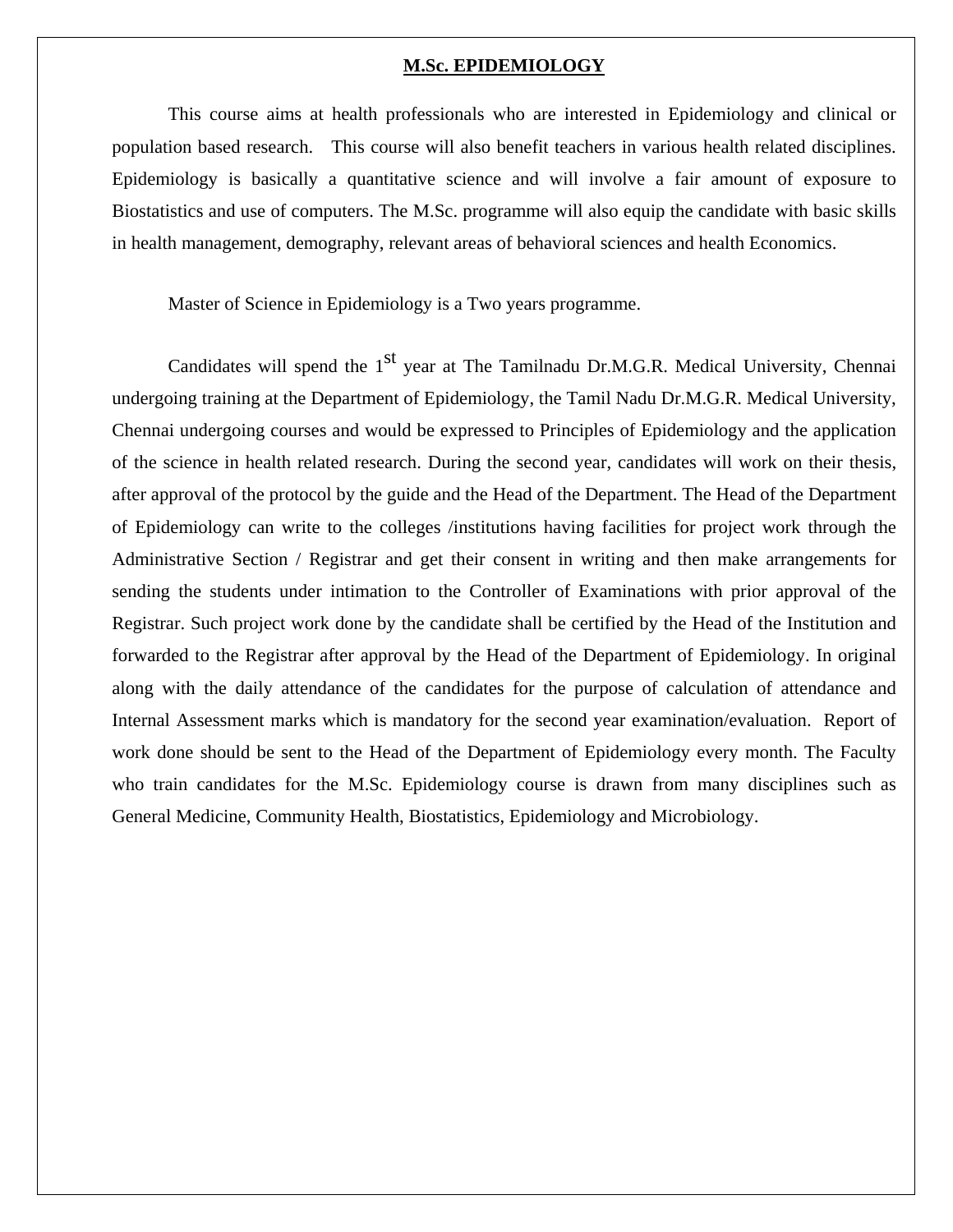### **RULES AND REGULATIONS FOR ADMISSION**

### **M.Sc. EPIDEMIOLOGY**

| Number of seats | $\therefore$ Four              |
|-----------------|--------------------------------|
| Duration        | : Two years – Full time Course |
| Timings         | : $10.00$ A.M. $-5.45$ P.M.    |

#### **Educational Qualifications:**

Candidates for admission to the  $1<sup>st</sup>$  year Post Graduate Degree in Master of Science in Epidemiology should have passed any one of the following examinations recognized by the Tamil Nadu Dr.M.G.R.Medical University or any other University recognized as equivalent thereto.

MBBS /BDS / B.A.M.S. / B.U.M.S. /B.H.M.S. /B.S.M.S. /B.V.Sc. / M.P.T. / M.O.T. /M.Pharmacy / M.Sc(Nursing)/M.Sc.Biostatistics/Statistics/M.Sc.Nutrition/ Biochemistry / Physiology / Anatomy / Pharmacology / Microbiology or other equivalent Medical related M.Sc. Degrees

### **OBTAINING OF PROSPECTUS, APPLICATION FORM ETC.,**

The Application Form and the Prospectus and enclosures can be downloaded from **30.09.2019** to **15.10.2019** from the Website of The Tamilnadu Dr.M.G.R. Medical University **(www.tnmgrmu.ac.in).** The duly filled in application complete in all respects along with a nonrefundable application processing fee of Rs.750/- (Rupees seven hundred and fifty only) through Demand Draft drawn on any nationalized bank in favor of **The Registrar, The Tamilnadu Dr.M.G.R. Medical University, payable at Chennai or through Bank Challan at Indian Overseas Bank, The Tamilnadu Dr.M.G.R. Medical University Branch, Chennai – 600 032 and Enclosures mentioned should reach The Registrar, The Tamilnadu Dr.M.G.R. Medical University, Chennai – 600032 on or before 5.45 P.M. on 16.10.2019. ENCLOSURES:**

|               | Non-refundable Application Processing fee of Rs.750/- (as a bank draft<br>drawn in favour of the Registrar, The Tamil Nadu Dr.M.G.R. Medical<br>University payable at Chennai or Bank Challan paid at Indian Overseas<br>Bank, The Tamilnadu Dr.M.G.R. Medical University Branch, Chennai - 600<br>032) |
|---------------|---------------------------------------------------------------------------------------------------------------------------------------------------------------------------------------------------------------------------------------------------------------------------------------------------------|
| $\mathcal{P}$ | Self-attested photocopies of:<br>• Mark / Grade sheets of qualifying degree<br>• Provisional Pass Certificate                                                                                                                                                                                           |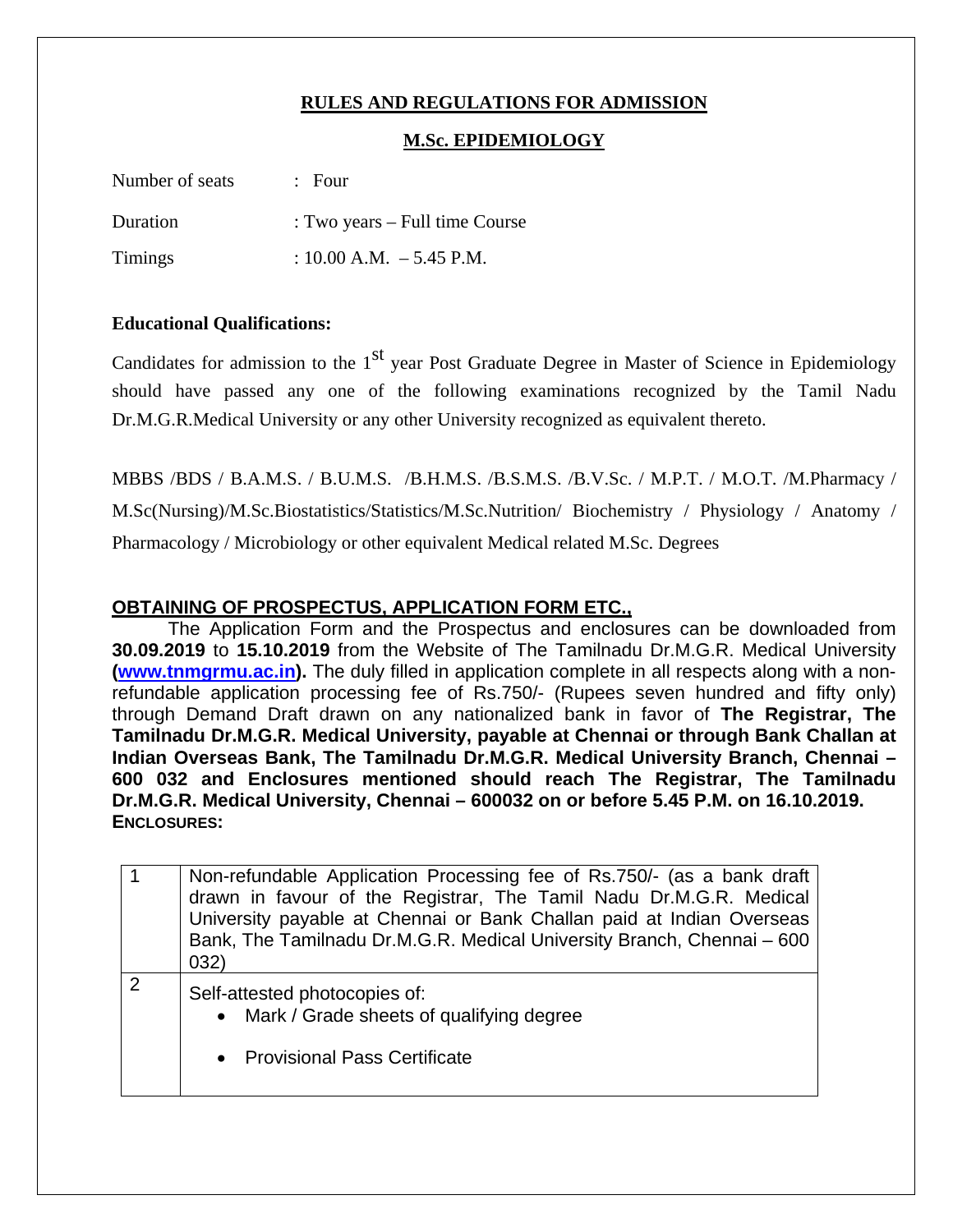| $\bullet$ | Degree certificate of qualifying degree                                                                                                                                       |
|-----------|-------------------------------------------------------------------------------------------------------------------------------------------------------------------------------|
| $\bullet$ | Transfer certificate from the institution last studied                                                                                                                        |
| $\bullet$ | Migration certificate (if applicable)                                                                                                                                         |
|           | • Permanent Registration certificate from respective councils (if<br>applicable)                                                                                              |
| $\bullet$ | Eligibility Certificate for admission to M.Sc. (Epidemiology) course<br>obtained from The Tamil Nadu Dr.M.G.R. Medical University (for<br>candidates from other universities) |

### **General Instructions**

- It is the responsibility of the candidates to see the details in the website as they are published time to time.
- All enquiries should be addressed to the Registrar, The Tamil Nadu Dr.M.G.R. Medical University, 69, Anna Salai, Guindy, Chennai – 600 032, Tamil Nadu.
- Original Certificates should NOT be sent along with the completed application forms. The university will not be responsible for the consequences of sending original certificates.
- **Incomplete Application and Application without the specified enclosures etc. will be** rejected.

### **Selection Policy**

- Selection will be based on written entrance examination and an interview to be conducted to all the eligible candidates. The final selection will be made after interview.
- $\cdot$  The candidate's understanding of and capacity to comprehend quantitative information, past academic performance, past experience and confidential reports from referees will be taken into consideration wherever necessary.
- Successful candidates will be provisionally selected for admission to the two years M.Sc. (Epidemiology) Degree course.
- Decision of the University/Selection committee will be final.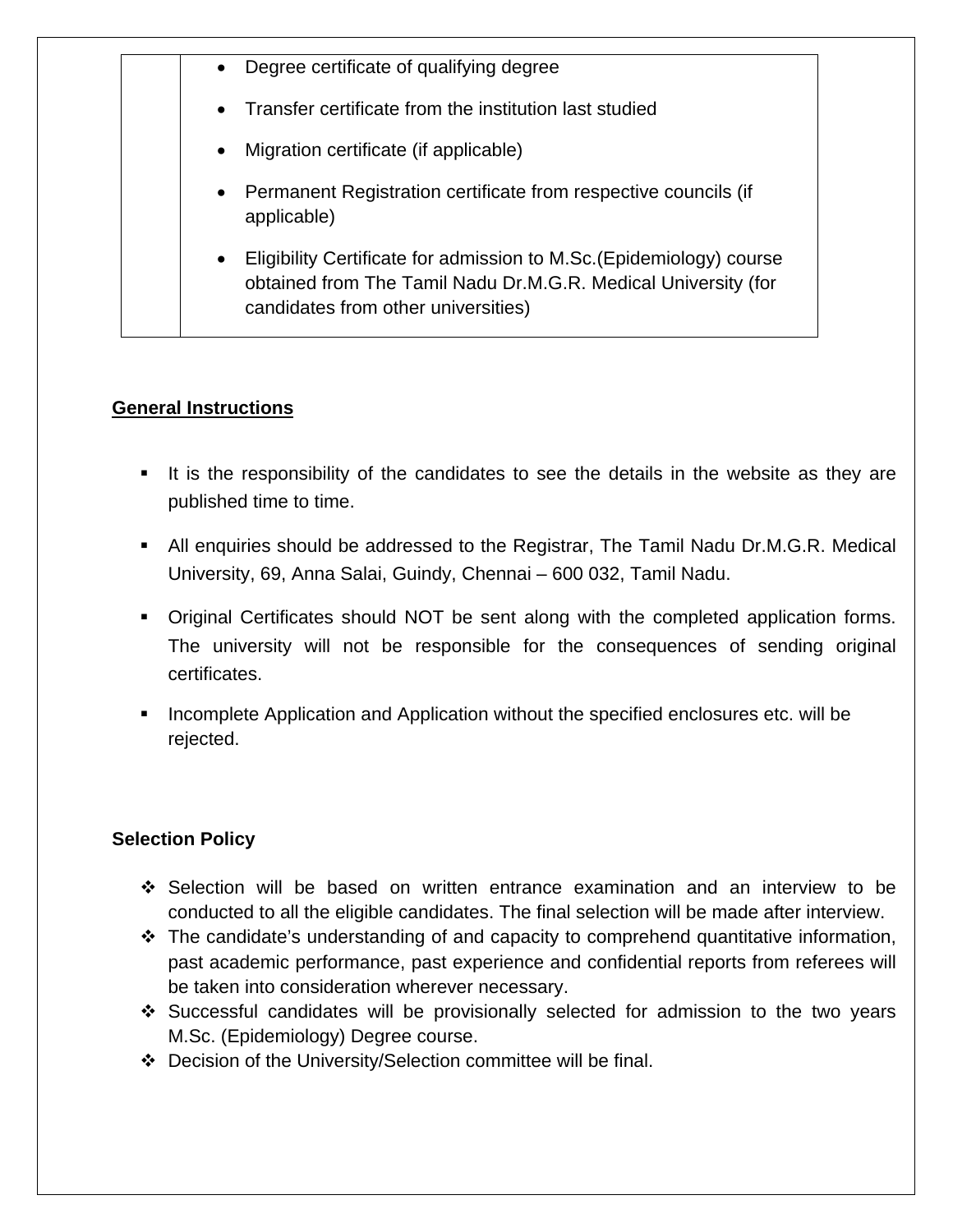**At the time of interview/admission, the following certificates should be made available in original for verification.** 

- Mark / Grade sheets of qualifying degree
- Provisional Pass Certificate
- Degree certificate of qualifying degree
- Transfer certificate from the institution last studied
- Migration certificate (if applicable)
- Permanent Registration certificate from respective councils (if applicable)
- Eligibility Certificate for admission to M.Sc.(Epidemiology) course obtained from The Tamil Nadu Dr.M.G.R. Medical University (for candidates from other universities)
- Service certificate issued by the Head of the Office in respect of the service candidates
- Certificate for Physical fitness by an authorized Medical Officer (at the time of admission).

### **Last date for joining the course**

Those finally selected and medically cleared for admission will be required to join the M.Sc. Epidemiology course on or before 25.10.2019 (Friday) before 05.45 PM after paying the tuition fee and other fee for the first year of the course as mentioned.

### **Fees payable for M.Sc. (Epidemiology)**

### **FIRST YEAR:**

| Sl.No                          | Nature of fees                | Amount in |  |  |
|--------------------------------|-------------------------------|-----------|--|--|
|                                |                               | Rupees    |  |  |
| 1.                             | Admission fee                 | 500       |  |  |
| 2.                             | University Registration fees  | 3,000     |  |  |
| 3.                             | Sports fee                    | 100       |  |  |
| 4.                             | Library fee                   | 1,400     |  |  |
| 5.                             | Tuition fee                   | 2,500     |  |  |
| 6.                             | Computer fee                  | 2,500     |  |  |
| 7.                             | University administration fee | 4,000     |  |  |
| 8.                             | Miscellaneous Fee             | 1,000     |  |  |
|                                | Total                         | 15,000    |  |  |
| (Rupees Fifteen thousand only) |                               |           |  |  |

**Note: The University candidates should pay Rs.500/-towards recognition fee in addition to the above amount of Rs.15,000/-**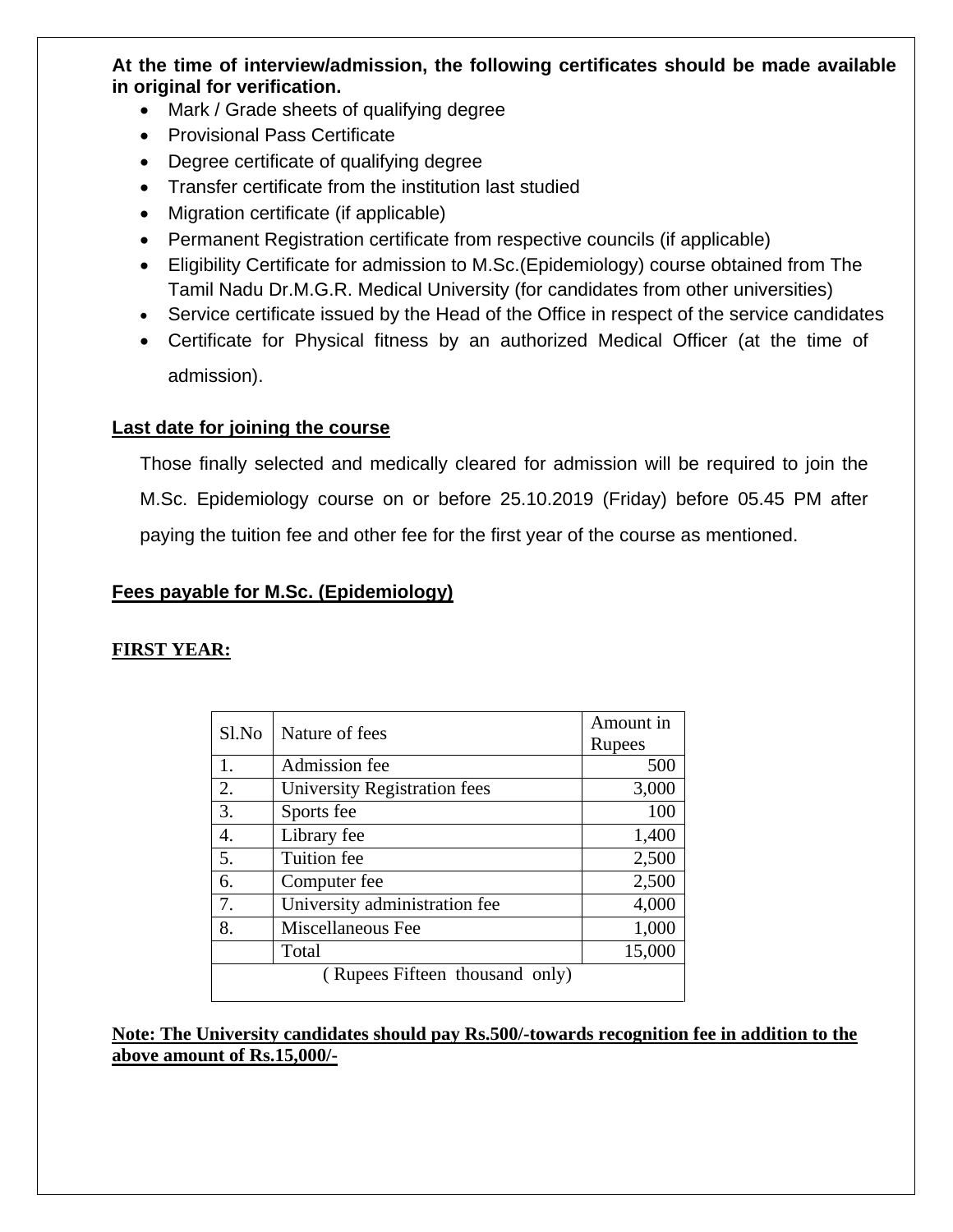### **SECOND YEAR**

| Sl.No                       | Nature of fees | <b>Amount in Rupees</b> |  |  |
|-----------------------------|----------------|-------------------------|--|--|
|                             | Tuition fee    | 2,500                   |  |  |
|                             | Computer fee   | 2,500                   |  |  |
|                             | Total          | 5,000                   |  |  |
| (Rupees Five thousand only) |                |                         |  |  |

#### **Mode of payment of fees**

- Tuition fees should be paid at the Indian Overseas Bank, The Tamilnadu Dr.M.G.R. Medical University Branch, with a challan available at the branch.
- The University reserves the right to revise the tuition fee/exam fee from time to time.
- All fees once paid will not be refunded under any circumstances.
- If any candidate discontinues the course after one month of joining, is liable to pay the second year fees also before his / her relief / receipt of his / her original certificates.

### **Commencement of the course**

The academic year for the M.Sc. (Epidemiology) Post-graduate Degree course shall commence from 31.10.2019 and the candidates admitted up to 30.10.2019 only will be registered for the course for the Academic Year 2019-209.

### **Duration**

The duration of the M.Sc. (Epidemiology) course is two years and the students should complete the course in 4 years of time, failing which he/she will be discharged from the course.

### **Eligibility certificate**

The candidate who has passed any qualifying examination other than the Tamil Nadu Dr. MGR Medical University, shall obtain an "Eligibility Certificate" from this University by remitting the prescribed fee along with the application form and required documents before seeking admission to anyone of the affiliated medical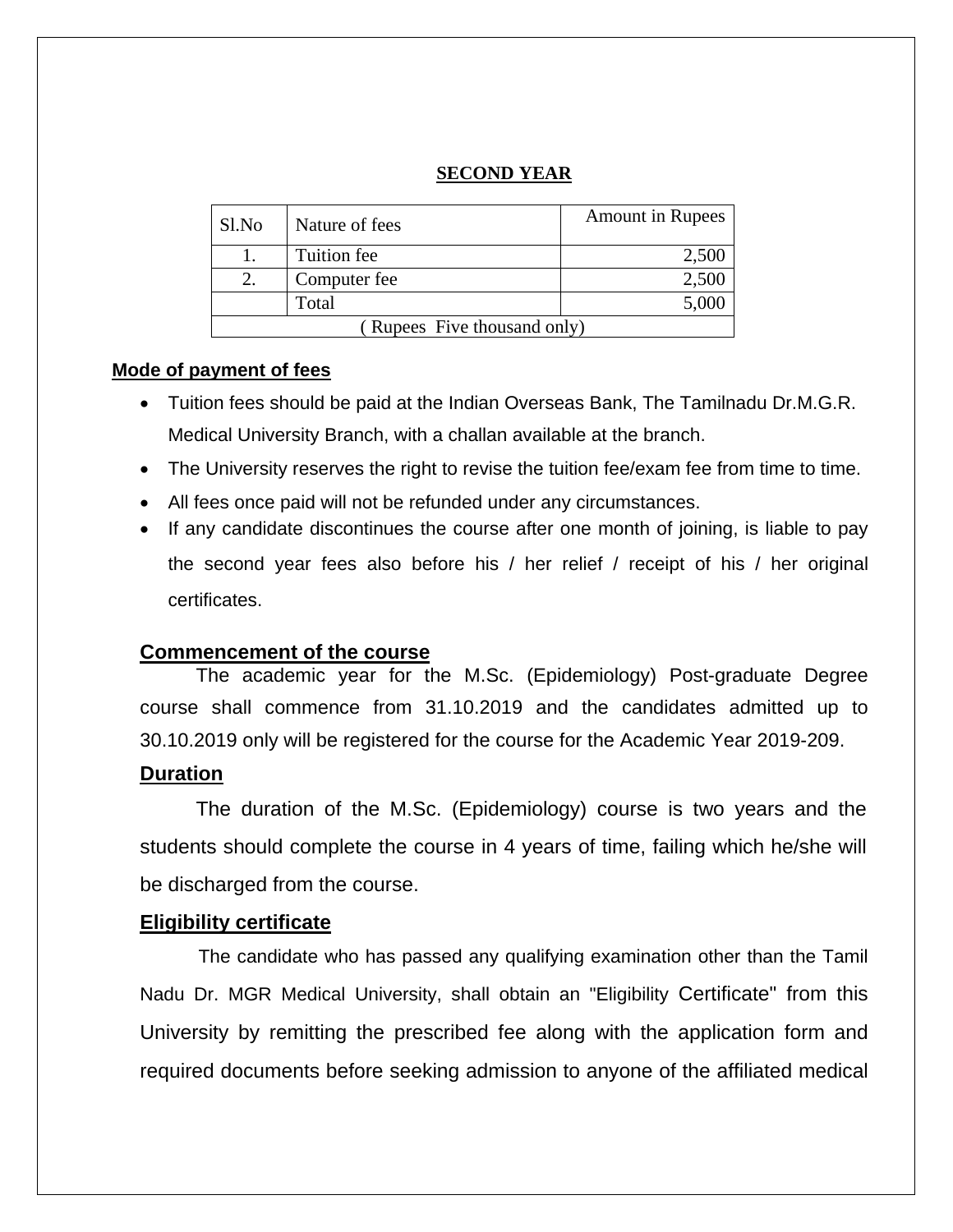institutions. The application form is available in the University website

(www.tnmgrmu.ac.in).

### **Attendance / Internal Assessment Marks required for admission to examinations**

- No candidate shall be permitted to appear in any one of the parts of M.Sc. (Epidemiology) course in Examinations unless he/she has attended the course in all the subjects for the prescribed period in as per the regulations of the University.
- Each candidate must produce the necessary certificate of attendance and internal assessment marks (IA) and satisfactory conduct from the Head of the institution to qualify for the examination.
- A candidate is required to put in the minimum required attendance both theory and practical separately in each subject before admission to the Examinations.
- A candidate lacking in the prescribed attendance / internal assessment marks (IA) in any one subject in theory and practical wherever necessary in the first appearance shall not be permitted for admission to the entire examinations.

### **Condonation of Lack of Attendance**

There shall be no condonation of lack of attendance.

### **Examinations:**

There shall be two examinations, one at the end of the I year and the other at the end of the II year. A candidate will be permitted to appear in second year examinations, only if he/she passes the first year subjects. The date(s) of examinations will be as per the university exam schedule.

### **Dissertation**

- Dissertation shall be submitted by the candidate three months before the final and second year examinations.
- If the candidate fails in the Written/Practical examination, but his/her dissertation is approved(passed), the approval of the dissertation shall be carried over to the subsequent examination.
- Two copies of the evaluation report of the dissertation will be submitted by the Examiners to the Controller of Examinations of this University.
- A candidate failing in either theory or practicals will have to reappear for theory, practicals and Viva voce to be able to clear the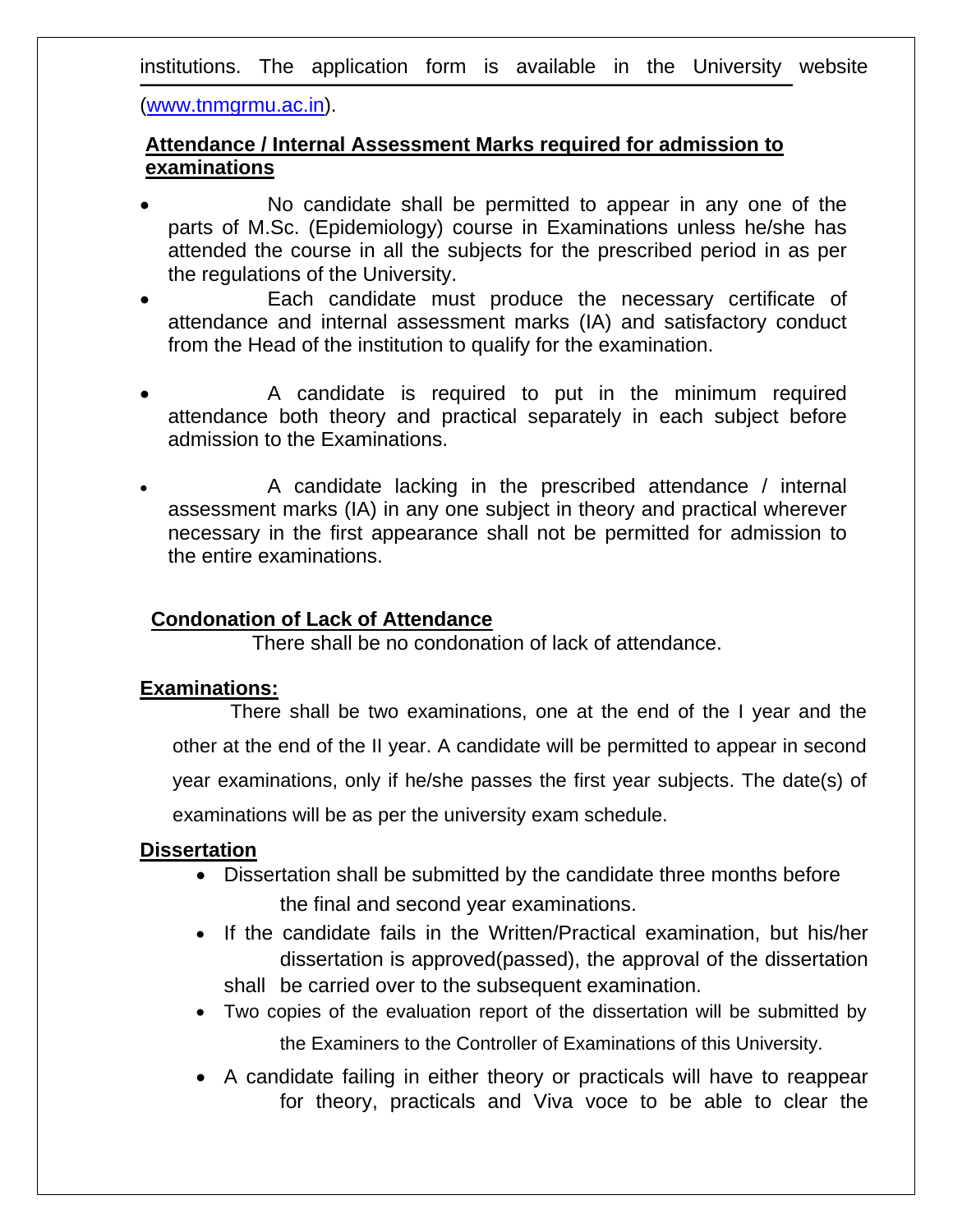examination in subsequent attempt. However, the dissertation, if approved (passed), need not be submitted again. need not be submitted again.

### **SCHEME OF EXAMINATION (M.Sc. Epidemiology) First Year: A. WRITTEN EXAMINATION:**

| <b>PAPERS</b> | <b>SUBJECT</b>                                                                                                                                         | <b>TIME</b> | <b>MARKS</b> | <b>Passing</b><br><b>Minimum</b> |
|---------------|--------------------------------------------------------------------------------------------------------------------------------------------------------|-------------|--------------|----------------------------------|
| PAPER-1       | Principles and Methods in<br>Epidemiology including<br><b>Bio-Statistics</b>                                                                           | 3 Hours     | <b>100</b>   | 50                               |
| $PAPER-2$     | Epidemiology of common<br>Diseases of Public health<br>importance and Social<br>Dimensions of Health<br><b>Diseases</b>                                | 3 Hours     | <b>100</b>   | 50                               |
| $PAPER-3$     | Application of<br>Epidemiology in Clinical<br>and Public Health<br>Management, Management<br>Information System,<br>Demography and Health<br>Economics | 3 Hours     | <b>100</b>   | 50                               |

Note: Candidates admitted without Medical or Nursing background will have to sit for one more paper i.e. Paper-IV-Biological Basis of Health for 100 marks.

### **CANDIDATES WILL HAVE TO SECURE A MINIMUM OF 50 MARKS IN EACH PAPER**

| A. Practical               | $3 \text{ hrs } 100 \text{ (min } 50\%$ |
|----------------------------|-----------------------------------------|
| <b>B.</b> Oral Examination | $100 \text{ (min } 50\%)$               |
| C. Internal Assessment     | $100 \text{ (min } 50\%$                |

Protocol of the research study that the candidate is planning to work on for the thesis must be submitted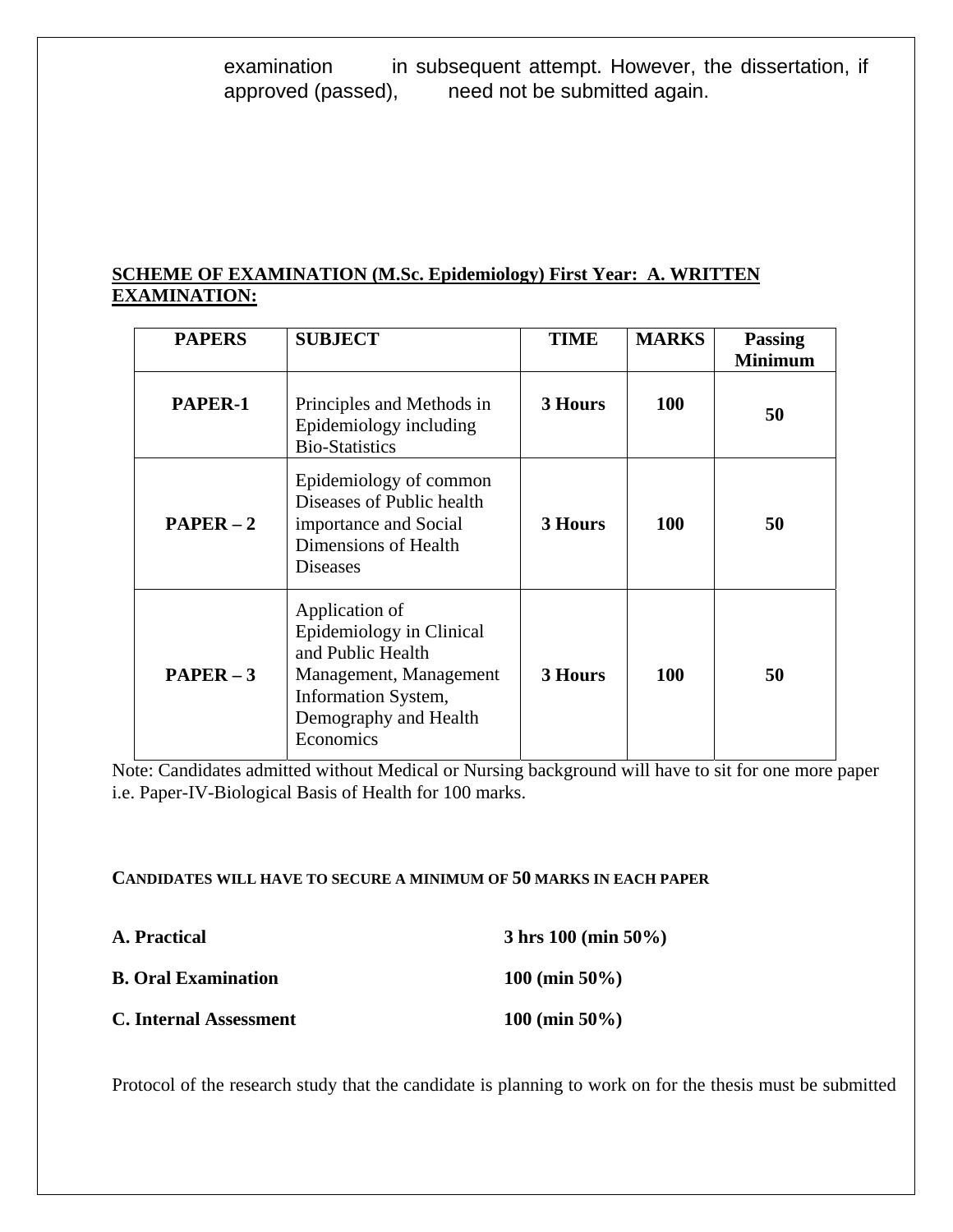to the faculty by the end of  $1<sup>st</sup>$  year. The written approval of the research protocol by the faculty is a prerequisite for appearing in the part I Examination.

Minimum 90% attendance in all the prescribed courses is mandatory for the candidate to sit for the University Examination for all years of study of the course and no condonation shall be allowed and completion of work assignments with a view to obtain at least 50% of marks allotted under internal assessment is mandatory for the candidate to sit for the university examination.

#### **Second year:**

#### **PART II EXAMINATION:**

Defense of thesis/Dissertation. (Approval/Not approval).

Part II Examination will be held at the end of  $2^{nd}$  year; or 6 months after passing the part I, whichever is later.

### **ELIGIBILITY FOR THE DEGREE**

Candidates will be eligible for the Master of Degree in Epidemiology if they fulfill the following requirements;

- a) Pass in the written, practical and oral examination to be conducted at the end of the  $1<sup>st</sup>$  vear.
- **b)** Submission and satisfactory defence of a thesis/dissertation produced following bonafide work of the candidate at the end of the  $2<sup>nd</sup>$  year.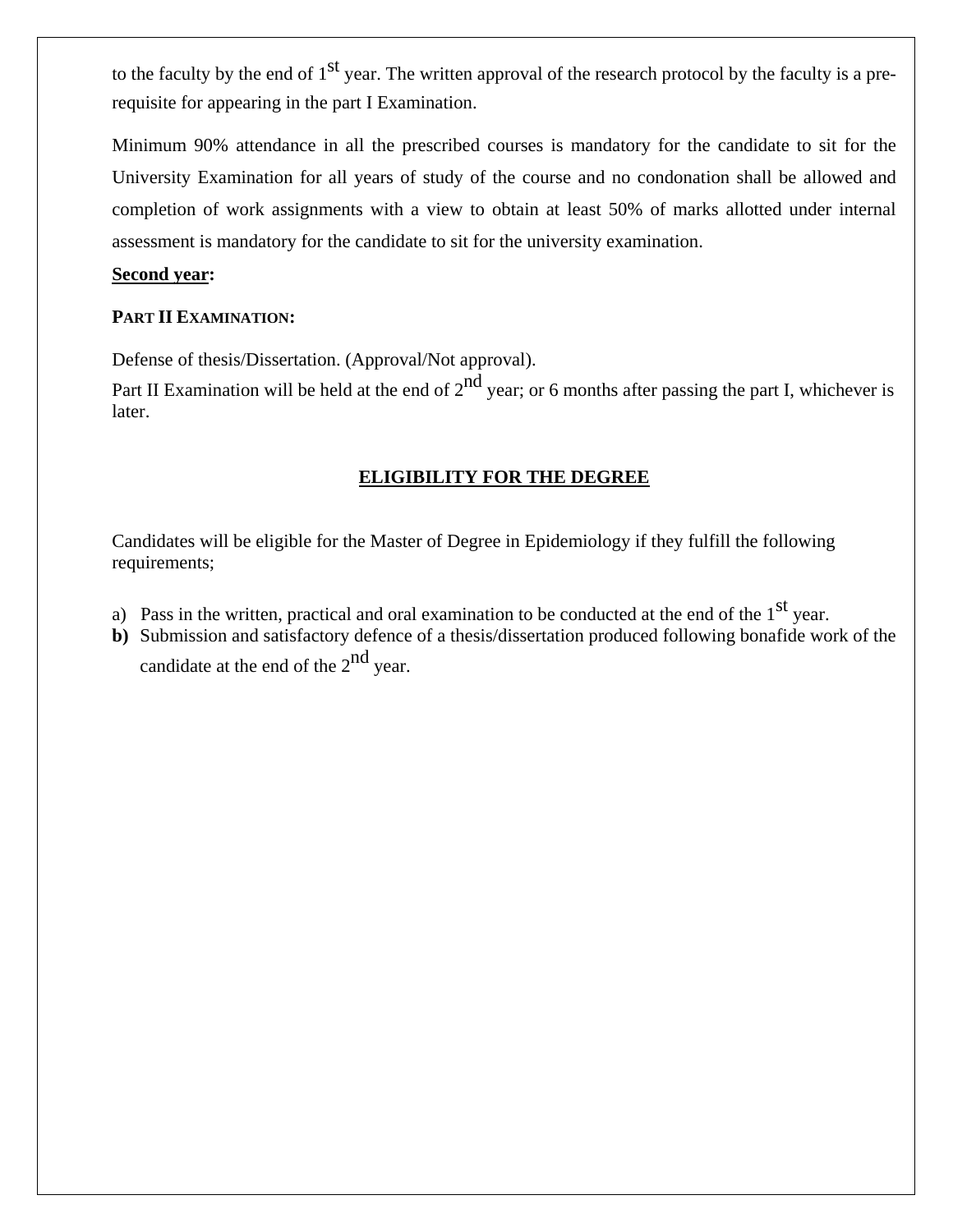## **THE TAMIL NADU Dr. M.G.R. MEDICAL UNIVERSITY No.69, ANNA SALAI, GUINDY, CHENNAI –600 032.**

### **POST GRADUATE DEGREE COURSE IN EPIDEMIOLOGY M.Sc. (EPIDEMIOLOGY) - 2019-20**

### **APPLICATION FORM**

| Details of payment of fee<br>(To be filled in by the Candidate)           | For office use only             |
|---------------------------------------------------------------------------|---------------------------------|
| Name / Place of the Bank:                                                 | Form No.:                       |
| <b>Demand Draft / Challan No.:</b><br>(D.D. / Challan should be enclosed) | <b>Eligible / Not Eligible:</b> |
| Date of Payment:                                                          | <b>Verified by:</b>             |
| <b>Amount Rs.:</b>                                                        |                                 |

- 1. Name of the candidate (in Block Letters & Initials at the end):
- 2. Date of Birth and Age : (Proof to be enclosed)
- 3. Address for Communication (with phone/mobile No./Email ID)

Paste a self-attested recent Passport size Photograph

Do not Staple

4. Permanent Address :

5. State of Domicile :

6. Sex :

7. Nationality and Religion :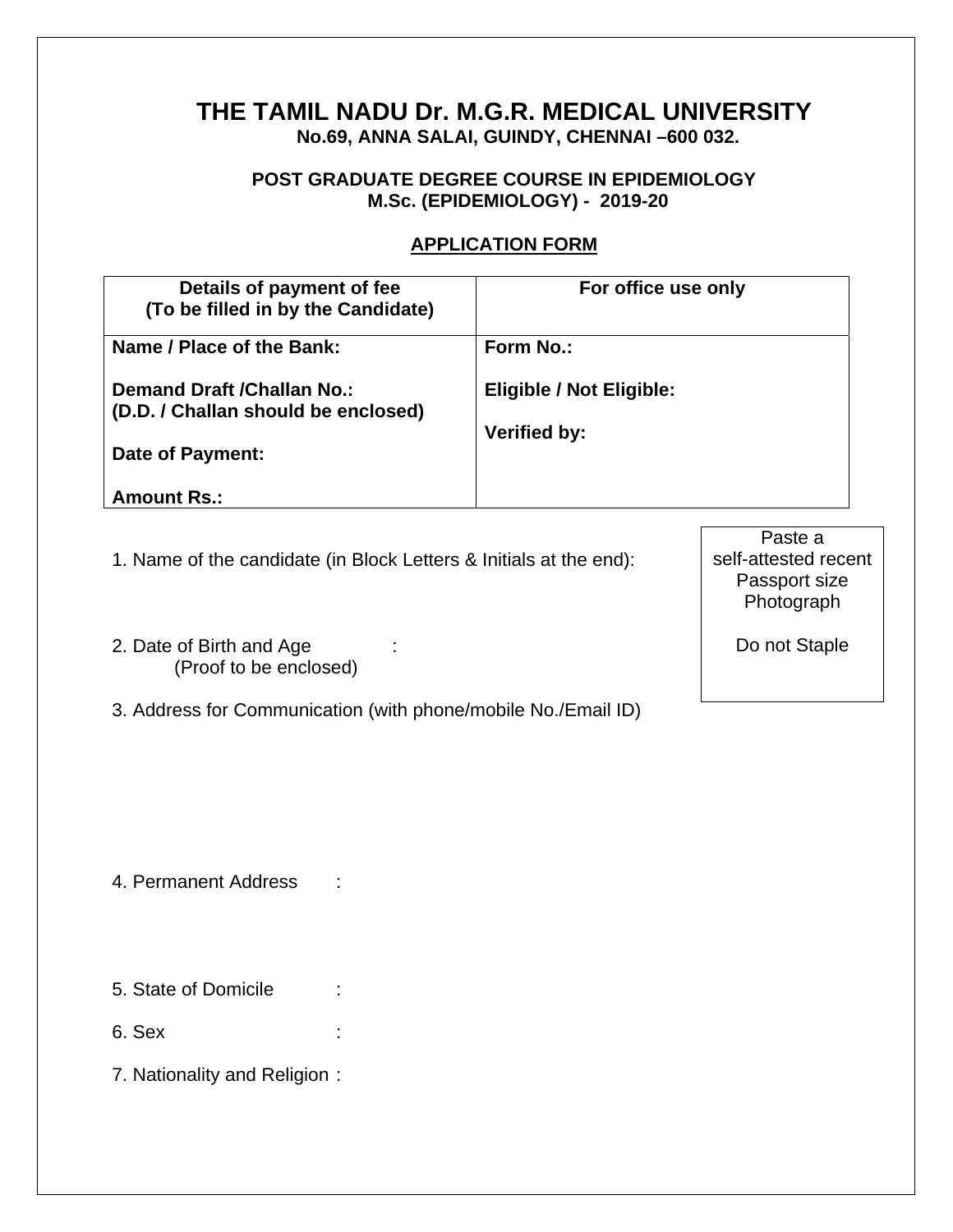### 8. Community (Proof to be enclosed)

- 9. Name of Parent / Guardian / Husband :
- 10. Academic Qualifications:

|                | S. No   Examination passed | Institution | University/year of<br>passing | % of Mark<br>Obtained |
|----------------|----------------------------|-------------|-------------------------------|-----------------------|
| 1              | <b>Matriculation</b>       |             |                               |                       |
| $\overline{2}$ | Higher Secondary           |             |                               |                       |
| 3              | U.G. Degree                |             |                               |                       |
| $\overline{4}$ | P.G. Diploma (If<br>any)   |             |                               |                       |
| 5              | P.G. Degree                |             |                               |                       |

11. Name of the Central Council : in which registered (if applicable)

Registration No. and Date

- **Service State State** 12. Whether Eligibility Certificate obtained : (enclose photocopy)
- 13. Whether Migration Certificate obtained : (enclose photocopy)

### **DECLARATION BY THE APPLICANT**

I constant and in tull and in Block letters) son/Daughter/Ward/Wife of hereby solemnly declare that all the information furnished and the statements given in the above application and the enclosures are true, correct and complete to the best of my knowledge and belief.

I further declare that if it is found otherwise, I am liable to forfeit the seat and/or be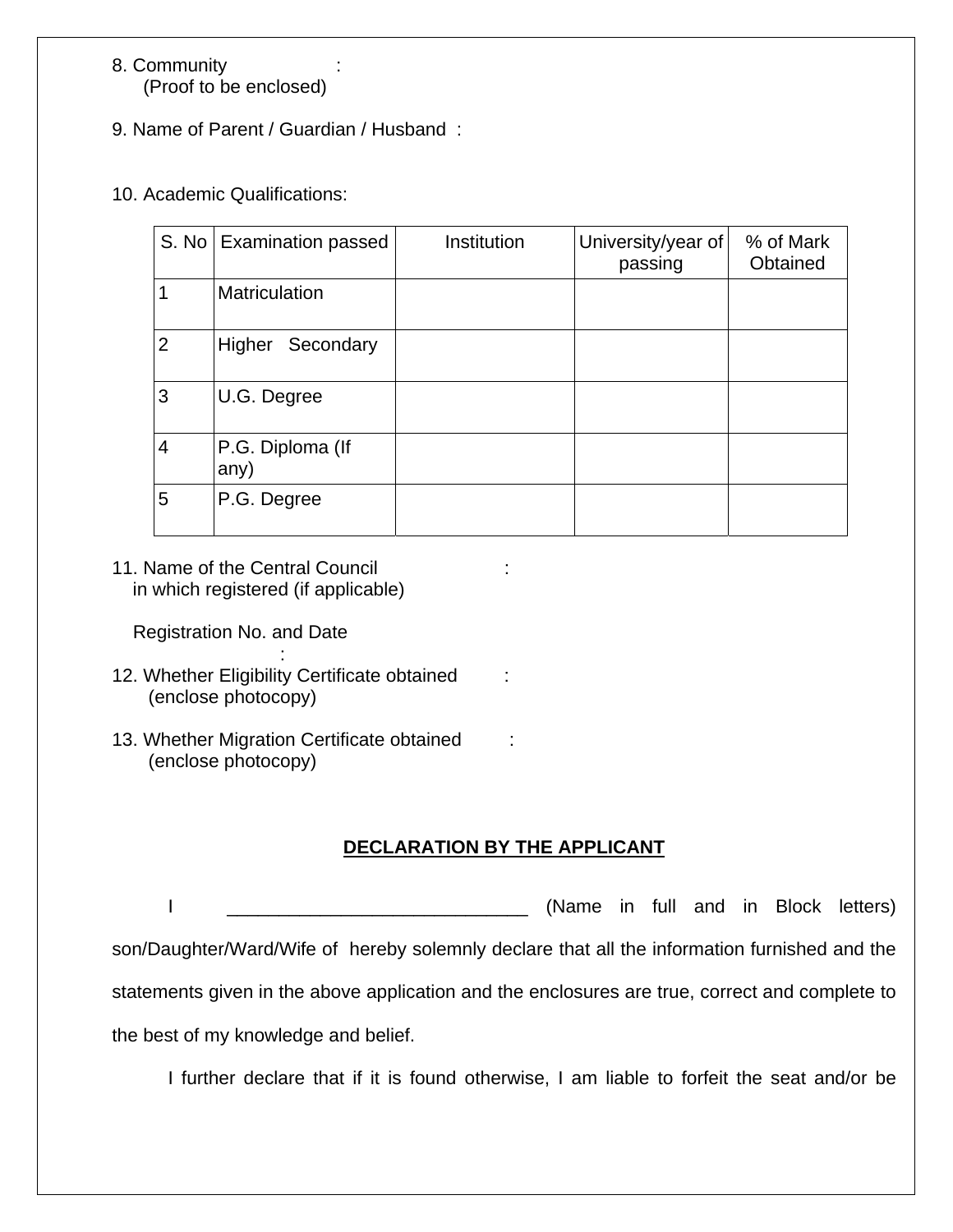removed from the rolls of the institution at whatever stage of study I may be, besides making

be liable for criminal prosecution.

 I also declare that I had read all the instruction in the application/prospectus carefully and I will abide by the regulations/instructions of the University. **Place:** 

**Date: Date: Signature of the Applicant** 

### **INSTRUCTIONS**

1. The cost for Processing/Registration of application etc. is Rs.750/- which is nonrefundable.

2. All columns in the application must be filled up legibly and signed only by the candidate.

3. The said fee should be paid in the form of an account payee Demand Draft drawn in favour of the **Registrar, The Tamil Nadu Dr. M.G.R. Medical University** payable at Chennai (or) through a challan of the Indian Overseas Bank Branch located in this University Premises.

4. Fees once paid will not be refunded under any circumstances.

5. If a candidate discontinues the course after one month of joining, he/she is liable to pay the second year fees also.

6. University has right to revise the tuition fee/exam fee from time to time.

7. **Intimations/Communications to the candidates about the entrance examination, interview, sending of hall tickets etc will be made only through email. Hence the candidates are requested to check their email regularly. The university will not be responsible if the candidates failed to check emails and for other consequences thereof.**

\*\*\*\*\*\*\*\*\*